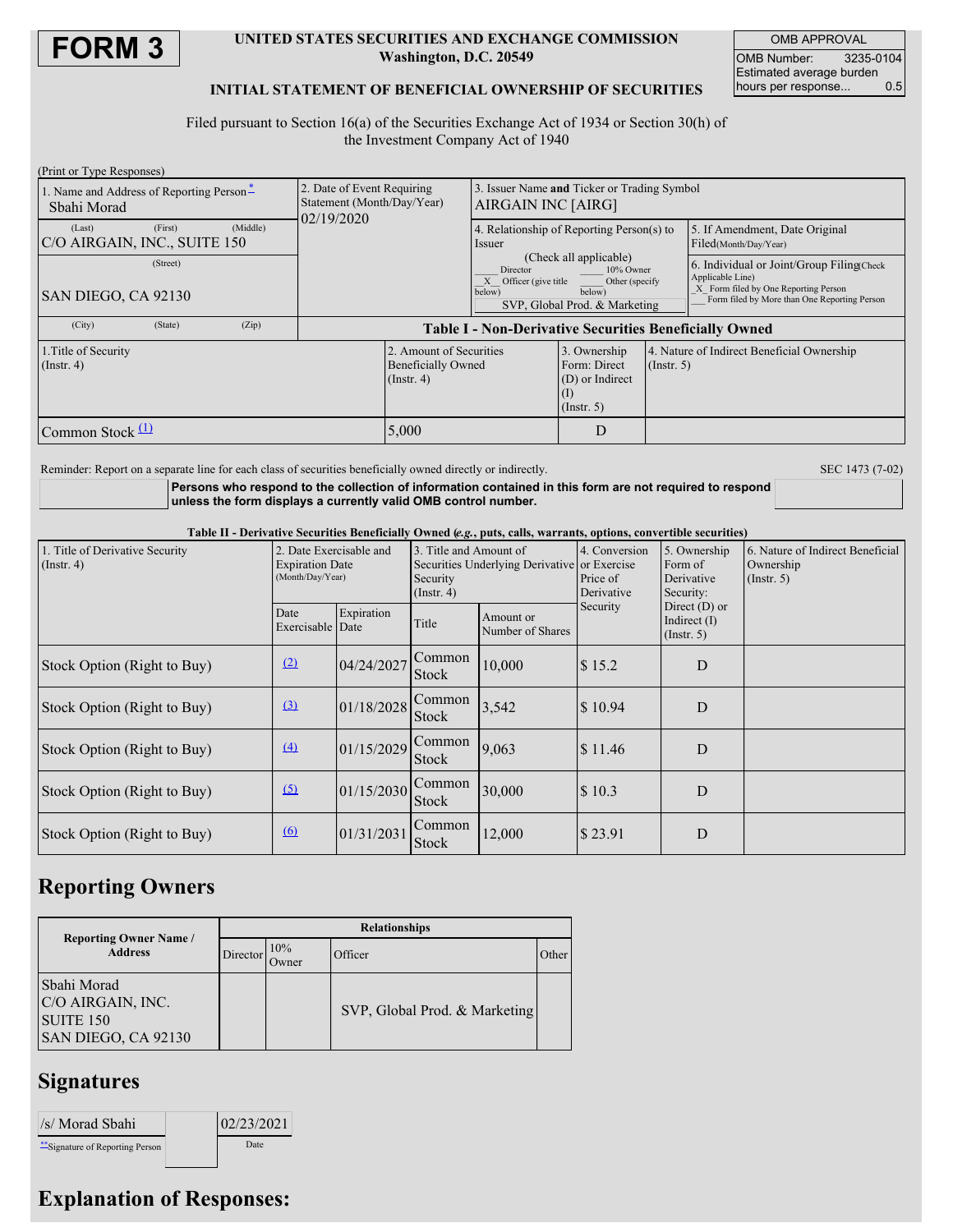- **\*** If the form is filed by more than one reporting person,*see* Instruction 5(b)(v).
- **\*\*** Intentional misstatements or omissions of facts constitute Federal Criminal Violations. *See* 18 U.S.C. 1001 and 15 U.S.C. 78ff(a).
- **( 1)** equal installments on each of the March 1, 2022; March 1, 2023; March 1, 2024; and March 1, 2025, subject to the Reporting Person's continued service to the Issuer Represents restricted stock units (RSUs). Each RSU represents a contingent right to receive one share of the Issuer's common stock. The RSUs shall vest in substantially through each such vesting date. The RSUs may accelerate under certain conditions pursuant to the reporting person's employment agreement.
- **( 2)** monthly thereafter, subject to the Reporting Person's continued service to the Issuer through each such vesting date. The option may accelerate under certain conditions The option is exercisable as it vests. 25% of the shares subject to the option vested on April 25, 2018, and 1/48th of the total number of shares subject to the option vest pursuant to the Reporting Person's employment agreement.
- **( 3)** The option is exercisable as it vests. 25% of the shares subject to the option vested on January 19, 2019, and 1/48th of the total number of shares subject to the option vest monthly thereafter, subject to the Reporting Person's continued service to the Issuer through each such vesting date.
- **( 4)** The option is exercisable as it vests. 25% of the shares subject to the option vested on January 16, 2020, and 1/48th of the total number of shares subject to the option vest monthly thereafter, subject to the Reporting Person's continued employment or service with the Issuer through each such vesting date.
- (5) The option is exercisable as it vests. 25% of the shares subject to the option vested on January 16, 2021, and 1/48th of the total number of shares subject to the option vest monthly thereafter, subject to the Reporting Person's continued employment or service with the Issuer through each such vesting date.
- **( 6)** monthly thereafter, subject to the Reporting Person's continued service to the Issuer through each such vesting date. The option may accelerate under certain conditions The option is exercisable as it vests. 25% of the shares subject to the option vest on February 1, 2022, and 1/48th of the total number of shares subject to the option vest pursuant to the Reporting Person's employment agreement.

Note: File three copies of this Form, one of which must be manually signed. If space is insufficient, *See* Instruction 6 for procedure.

Potential persons who are to respond to the collection of information contained in this form are not required to respond unless the form displays a currently valid OMB number.